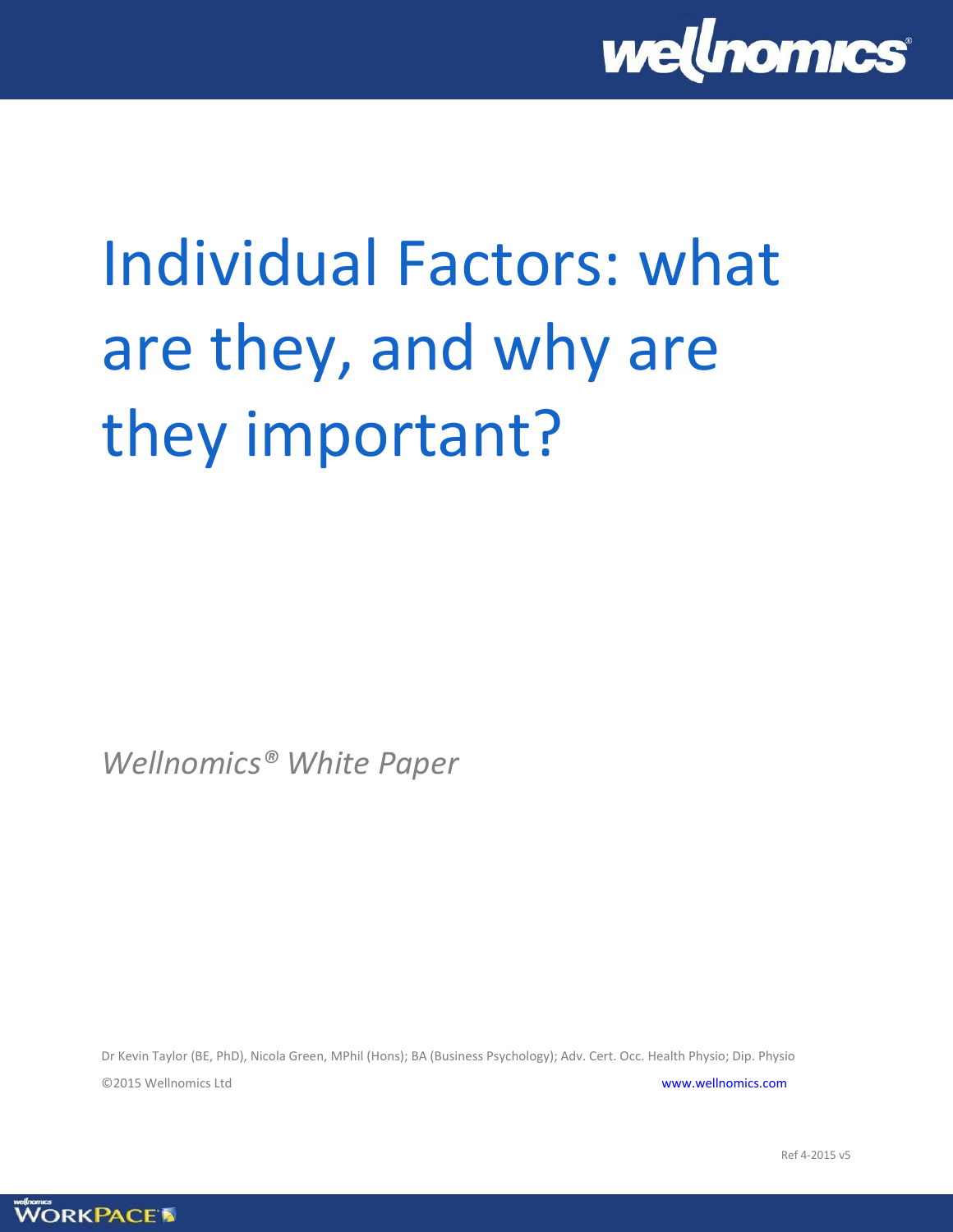

# Contents

| $\label{eq:interadd} \text{Introduction}\\ \text{and} \; \text{a} \; \text{b}$ |  |
|--------------------------------------------------------------------------------|--|
|                                                                                |  |
|                                                                                |  |
|                                                                                |  |
|                                                                                |  |
|                                                                                |  |
|                                                                                |  |
|                                                                                |  |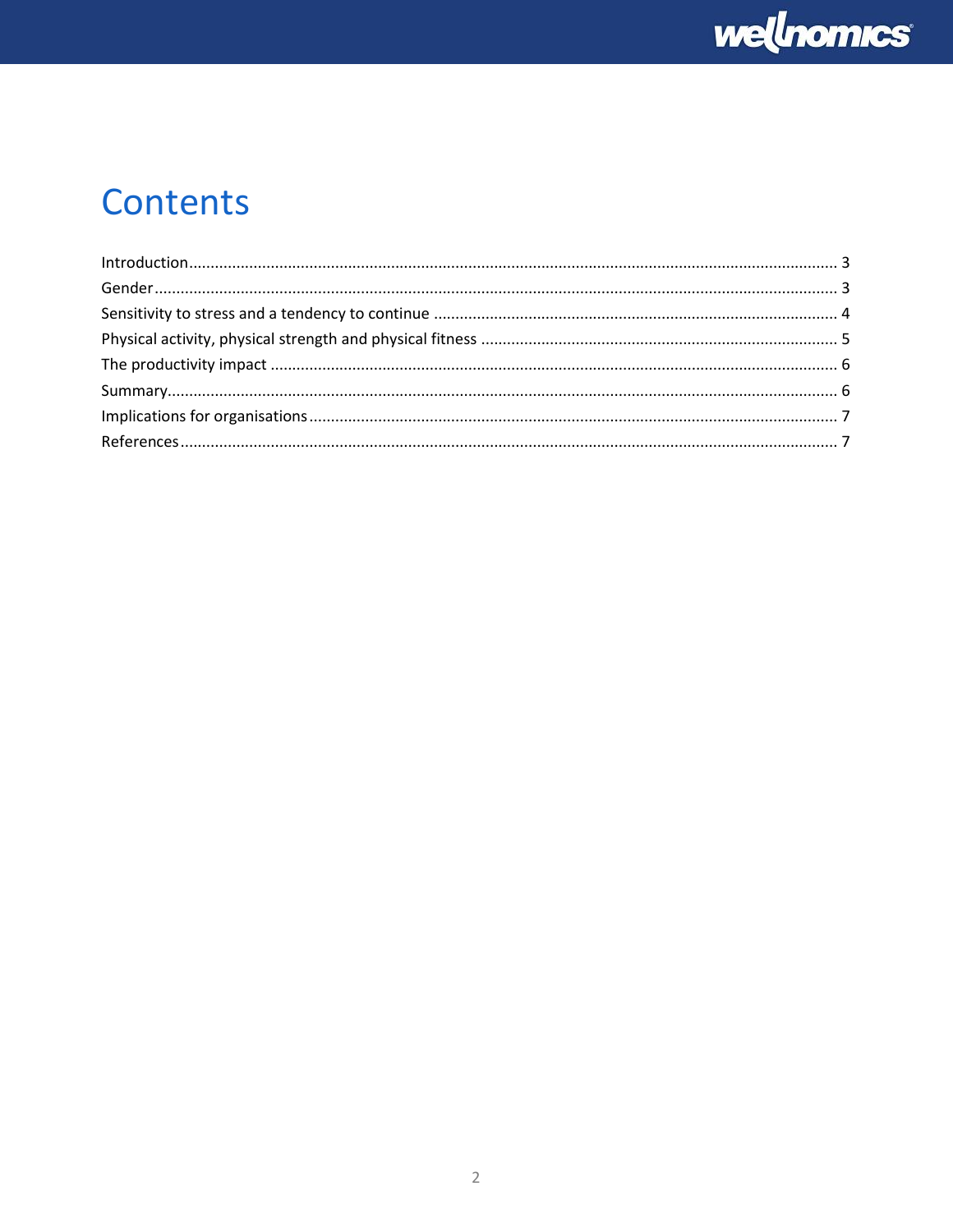

## <span id="page-2-0"></span>Introduction

Musculoskeletal discomfort and disorders that are related to work have a multi-factorial origin. Possible risk factors are physical, psychosocial<sup>1</sup> or individual. These factors can reinforce each other or be mediated by cultural or societal factors. Individual factors include things about a person that they can't change, e.g. gender; things that they can change, e.g. exercise levels, and some factors that may be difficult to change, e.g. coping strategies and personality traits.

Individual factors are of interest to organizations seeking to successfully prevent and manage musculoskeletal discomfort and disorders since the presence or absence of these factors is likely to influence the risk of individuals developing problems. This, in turn, has an impact on injury related costs, absenteeism and productivity.

# <span id="page-2-1"></span>Gender

Most studies investigating the risk factors of musculoskeletal disorders and discomfort among computer users have found an association with gender. Cross-sectional studies have shown greater incidence of reported symptoms amongst females. Bergqvist et al  $(1995)^2$  found associations with several musculoskeletal problems and gender with female gender having a strong, independent influence on shoulder problems. Karlqvist et al (2002)<sup>3</sup> reported that women experienced higher prevalence of symptoms than men in all body regions and that they were more often exposed to physical and psychosocial risk factors than men. Similarly, Polanyi et al (1997)<sup>4</sup> found that women reported significantly higher levels of symptoms than men.

Prospective studies have found that gender also plays a role in the *development* of musculoskeletal disorders and discomfort. Kryger et al (2003)<sup>5</sup> found that female gender (along with high job demands and time pressure) were risk factors for the onset of forearm pain with women having a twofold increased risk of developing forearm pain. Similarly, Jensen (2003)<sup>6</sup> and Juul-Kristensen et al (2004)<sup>7</sup> found that in a large follow-up study women were more likely than men to develop shoulder, neck, elbow, wrist, hand and back symptoms. Gerr et al (2002)<sup>8</sup> found when following new recruits the development of neck, shoulder, hand and arm symptoms or disorders was associated with female gender.

Gender has also being implicated as a factor which influences recovery from severe elbow, wrist and hand pain with Lassen et al (2005)<sup>9</sup> reporting that there was a tendency for women to have a poorer prognosis than men.

The reasons that female gender is a risk factor for musculoskeletal disorders and discomfort are not clear though many hypotheses have been proposed. Some suggest a reporting phenomenon, i.e. women report symptoms more than men<sup>10</sup>, though in Gerr (2002)<sup>8</sup> it was noted that there was also a greater incidence of examination–confirmed diagnosis among women. In addition, women's symptoms tend to be more severe than men's symptoms, which would not be expected if women report symptoms (of equal severity) sooner than men<sup>11</sup>. This provides evidence that a lower threshold of reporting cannot entirely explain women's increased risk of symptoms. Some suggest that women have different work tasks with different variations and durations than men even in the same occupations<sup>3</sup>, e.g. more data entry type roles with fewer opportunities for breaks, and that higher job demands and lower decision latitude are experienced by women which increases their risk to discomfort and disorders. This theory has been disputed by other studies in which these factors were taken into account and men and women were compared for equal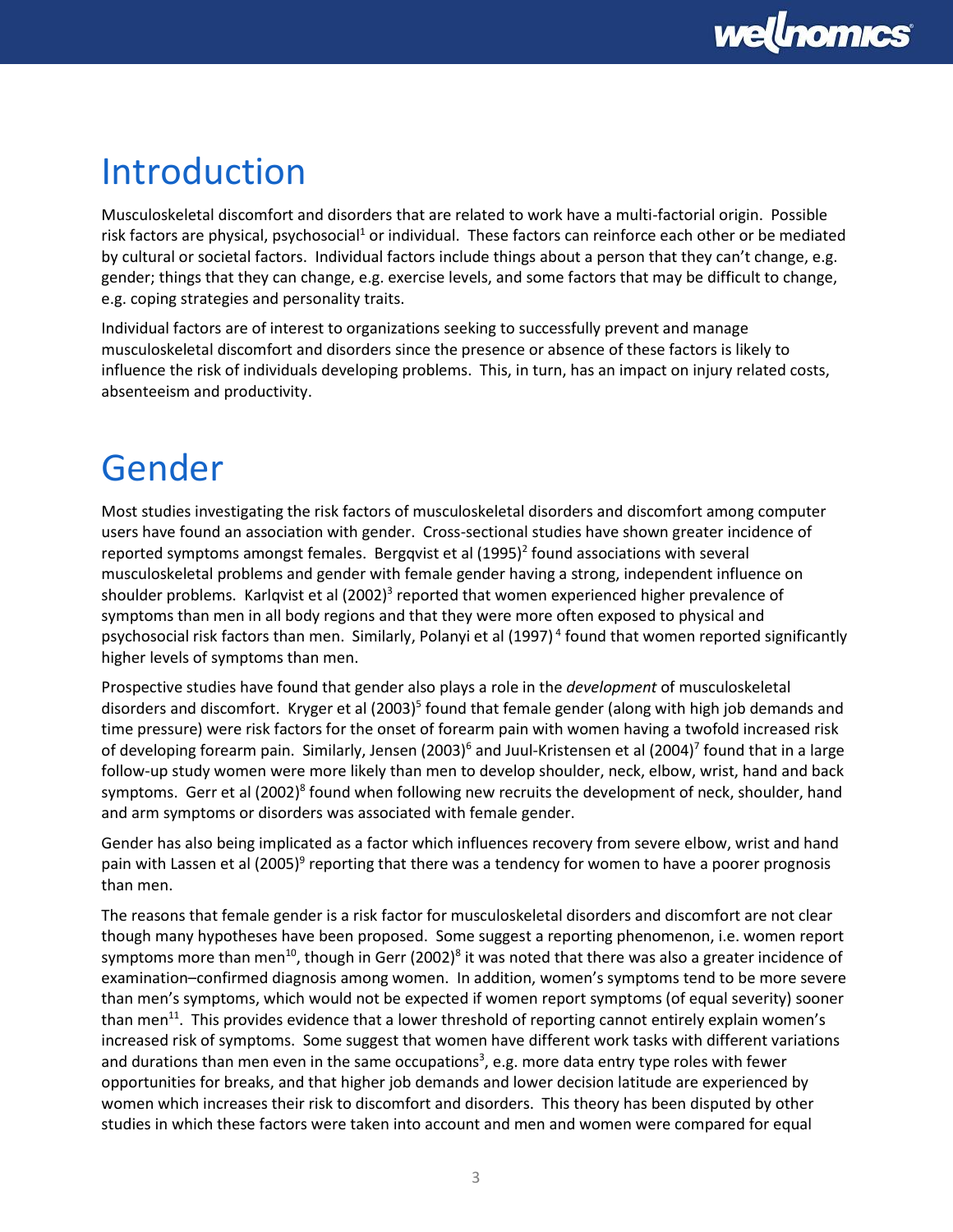

 $circ$  circumstances and women still had more symptoms $11$ . Other authors have discussed the 'double-shift' influence<sup>2</sup>, i.e. women work at work and work at home, and 'women with children at home' as a specific risk factor has been associated with musculoskeletal problems<sup>2</sup>. In addition, the gender differences seen may be due to an increased biological susceptibility to musculoskeletal discomfort for females or due to anthropometric differences which make workstations less comfortable for women<sup>3</sup>.

#### **Conclusion**

It is clear that female gender is associated with an increased risk of both incidence and development of musculoskeletal discomfort or disorders amongst computer users. The reasons for this increased risk remain unclear.

# <span id="page-3-0"></span>Sensitivity to stress and a tendency to continue

Stress has been implicated in the pathway between physical and psychosocial workplace risk factors and musculoskeletal discomfort and disorders<sup>12</sup>. A sustained stress response may result in increased muscle coactivation and increased loading on the musculoskeletal system. Also, perceived job stress may reduce the ability of the musculoskeletal system to recover during or after work and the central nervous system's response to perceived job stress may increase sensitization to pain stimuli.

The United Kingdom's Health and Safety Executive (HSE) 2004 study (Devereux et al<sup>12</sup>) conducted a prospective study to investigate whether high perceived job stress and other stress reactions increased the likelihood of reporting musculoskeletal complaints in a large number of industries including VDU operators and office workers. They found that individual stress reactions (e.g. symptoms of headaches, loss of appetite, feeling tense) increased the likelihood of new episodes of upper back, shoulder and wrist and hand complaints being reported. Perceived job stress was found to be an intermediate factor between high exposure to both physical and psychosocial work risk factors and self-reported low-back, upper back and hand and wrist complaints.

Bergqvist et al (1995)<sup>13</sup> reported associations with neck and shoulder discomfort and stomach-related stress reaction if in combination with working with a computer for more than 20 hours per week and involving repetitive movements. Their other study at this time<sup>2</sup> similarly reported that stomach-related stress reactions increased the musculoskeletal problem impact of both organizational and ergonomic factors. They also found some effects were associated with fatigue-related stress reactions such as 'psychological tiredness' and an 'inability to relax'.

If an individual's coping pattern is characterized by factors such as being overwhelmed by time pressures, an inability to relax and switch off after work and sacrificing too much for the job they are said to have a high 'intrinsic effort'. The HSE study<sup>12</sup> found that high exposure to both physical and psychosocial<sup>1</sup> work risk factors increased the likelihood that new episodes of musculoskeletal disorders would be reported. They linked intrinsic effort to the development of low back, neck and hand/wrist problems.

Another concept which has been proposed to help explain the link between physical ergonomics and psychosocial factors in the development of musculoskeletal discomfort and disorders is that of *workstyle*.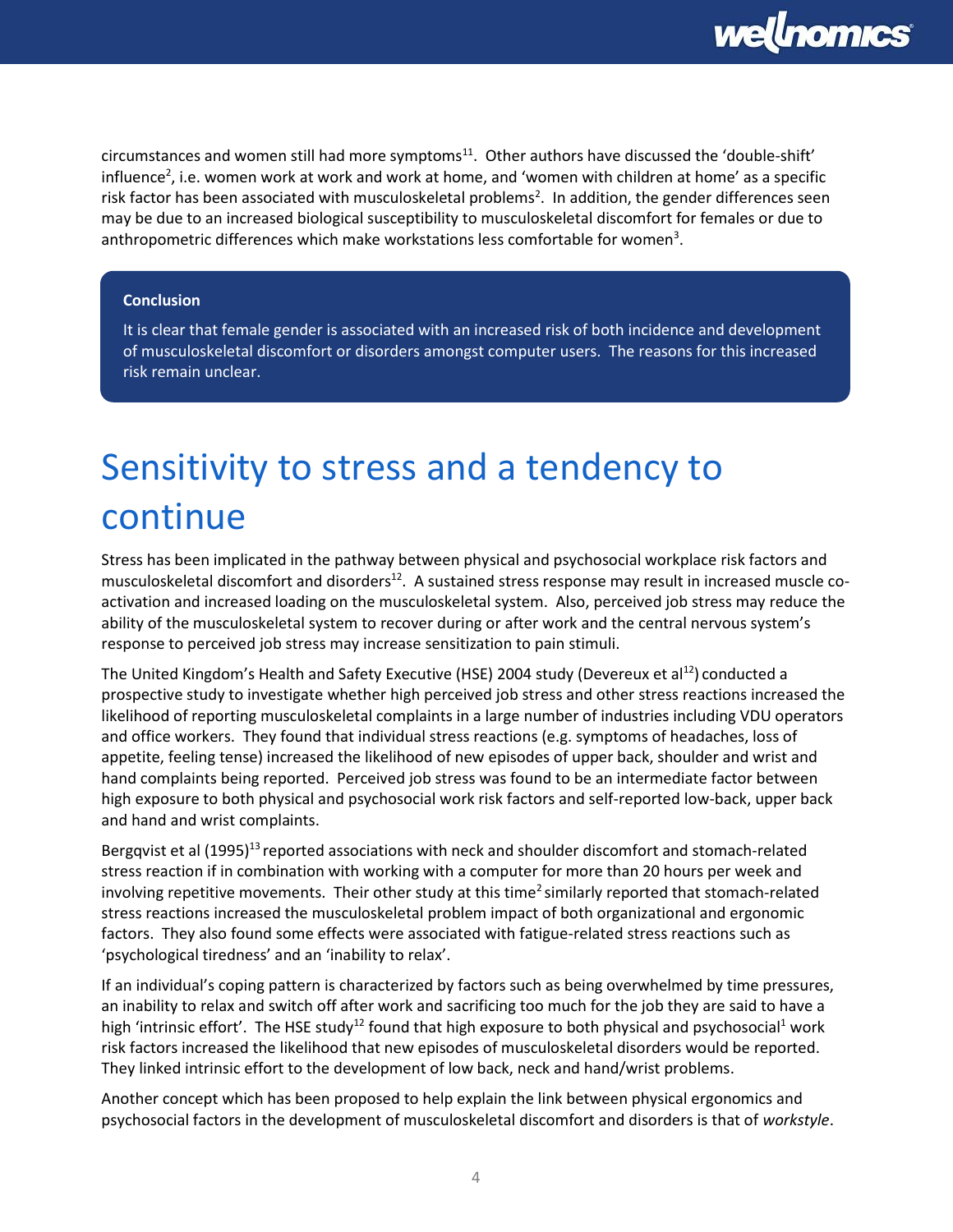

Workstyle has been defined as the behavioural, cognitive and physiological response that can occur in some individuals to increases in work demands which may interact with specific physical and psychosocial risk factors in the workplace<sup>14</sup>. The individual's workstyle, when work demands or job stress are high may result in risky, non-optimal biomechanical and cognitive processes, for example adopting poor postures, continuing to work without breaks, working through symptoms of discomfort and high personal work expectations. The Workstyle measure has been found to be predictive of future pain and functional limitations in office workers with upper extremity symptoms<sup>15</sup>. It has also been found to act as a mediator in the relationship between job demands and computer work exposure and symptoms and in the relationship between over-commitment and symptoms<sup>16</sup>.

#### **Conclusion**

Sensitivity to stress and a tendency to continue to work intensely influence the development of musculoskeletal discomfort and disorders and are therefore important risk factors to consider, in combination with physical and psychosocial factors, to prevent and manage musculoskeletal problems.

# <span id="page-4-0"></span>Physical activity, physical strength and physical fitness

It is widely accepted that a physically active lifestyle has a beneficial effect on general health. Physical activity, physical strength and physical fitness can also have a positive effect on preventing and managing musculoskeletal discomfort and disorders and on reducing absenteeism.

Linton et al  $(2001)^{17}$  in a review of interventions aiming to prevent back and neck pain (including education and back supports) found that *only* exercises were an effective preventive intervention. Supporting this Jensen & Harms-Ringdahl (2007)<sup>18</sup> strongly recommended different forms of exercise for populations at risk of developing neck pain. A randomised controlled trial considering the effect of different exercise programs for neck and shoulder symptoms found that both specific resistance training (i.e. strength training) and all-round physical exercise (i.e. motivation to exercise, walking, running, cycling) were effective in reducing the duration and intensity of symptoms amongst office workers compared to the control group<sup>19</sup>. They also found that specific resistance training was more effective than general exercise at preventing the development of symptoms.

A protective element of physical activity for neck and shoulder symptoms was also found in a large, prospective study<sup>20</sup>. The authors found that practicing sports for at least 10 months per year decreased the risk of neck/shoulder symptoms and that employees not doing sports to this level were at an almost threefold risk of long-term sickness absence due to neck or upper limb symptoms. This finding replicates that of several studies where a significant relationship was found between absenteeism and exercise. Jacobsen & Aldana (2001)<sup>21</sup> found a significant relationship between exercise frequency and illness-related absenteeism. Specifically, one day of aerobic activity (>=20 minutes) was associated with lower absenteeism when compared to no exercise and two days of exercise was more favourable than one. Proper et al (2006)<sup>22</sup> found that the people performing physical activity at a vigorous level for at least three times per week had significantly less sick leave than others not exercising to that level.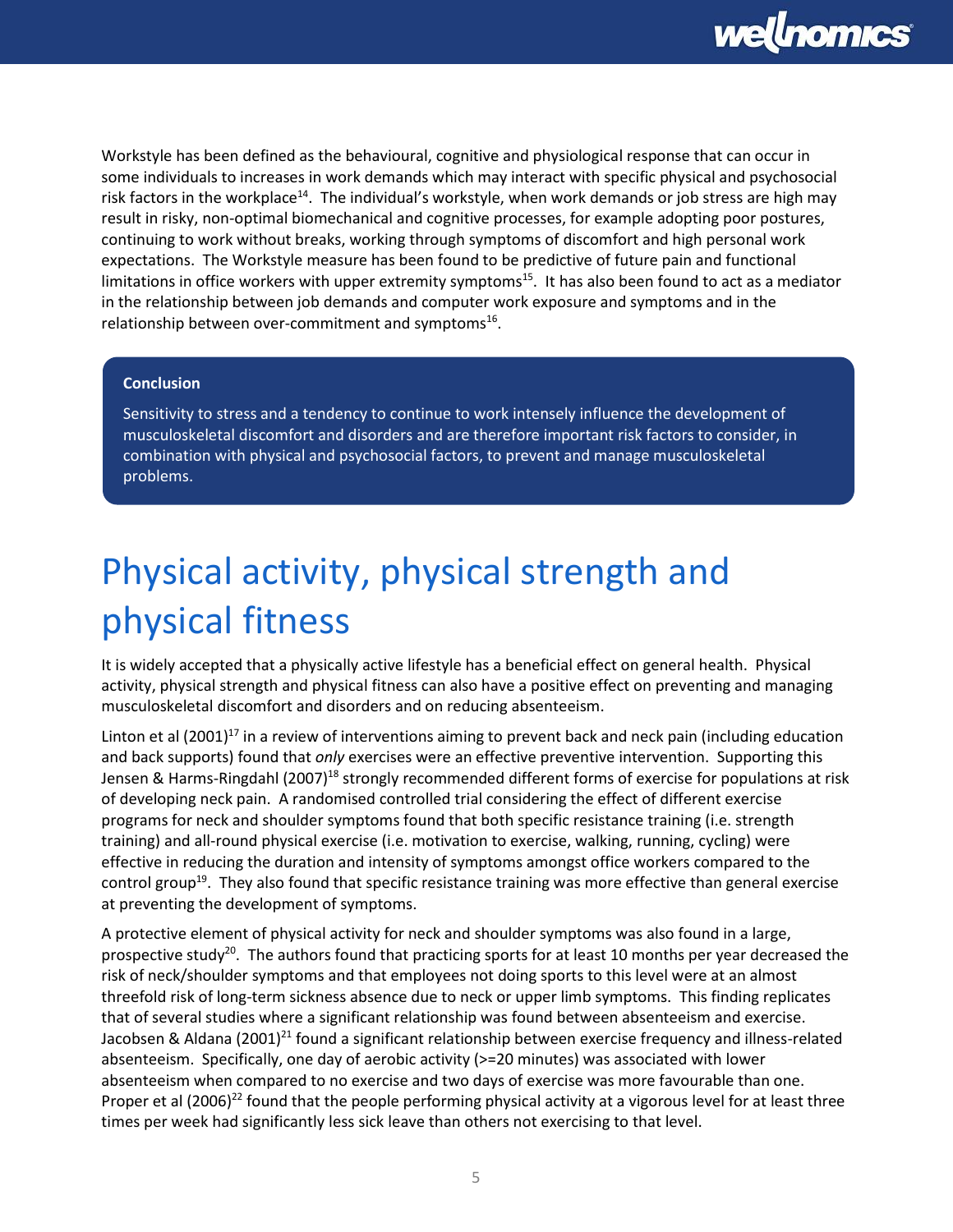

Given this evidence, considering the amount and type of physical activity that computer users do is important to both assess those at risk of developing musculoskeletal problems and to identify those who might benefit from targeted, physical fitness workplace promotions or interventions.

#### **Conclusion**

Physical activity, physical strength and physical fitness play a positive role in preventing and managing musculoskeletal symptoms and importantly has a significant effect on absenteeism. Levels of physical activity, physical strength and physical fitness are therefore important to consider when assessing an individual's risk of problems and strategies to counter this risk.

### <span id="page-5-0"></span>The productivity impact

The information presented above clearly shows that individual factors influence the incidence and development of musculoskeletal discomfort and disorders. A recent study also shows that individual factors affect self-reported *productivity*. Hagberg et al (2007) <sup>23</sup>examined the incidence and risk factors involved in self-reported reduced productivity due to musculoskeletal symptoms in computer users. They found that women had about twice the incidence of self-reported reduced productivity than men for symptoms in the neck, shoulder, forearm or hand. Participating in physical exercise less than eight times (for 30 minutes or more) in the last month was a risk factor for self-reported reduced productivity due to neck, shoulder and forearm/hand symptoms. Working overtime and high job demands were risk factors for self-reported reduced productivity due to neck and back symptoms. The authors conclude that

*'Thus, both life style factors and occupational factors should be targeted to prevent self-reported reduced productivity owing to musculoskeletal disorders.' p 1832*

#### <span id="page-5-1"></span>Summary

- 1. Women are at greater risk than men of developing musculoskeletal disorders or discomfort and reporting reduced productivity associated with it.
- 2. Sensitivity to stress and an individual's response to work demands, for example a tendency to continue, mediate the influence of physical and psychosocial risk factors and therefore influence the development of musculoskeletal disorders or discomfort.
- 3. Physical activity, physical strength and physical fitness play a protective role in the development of musculoskeletal disorders or discomfort, are effective in managing musculoskeletal problems, and have a positive effect on absenteeism and self-reported productivity.
- 4. Individual factors are a relevant and important part of the multi-factorial nature of work related musculoskeletal discomfort and disorders.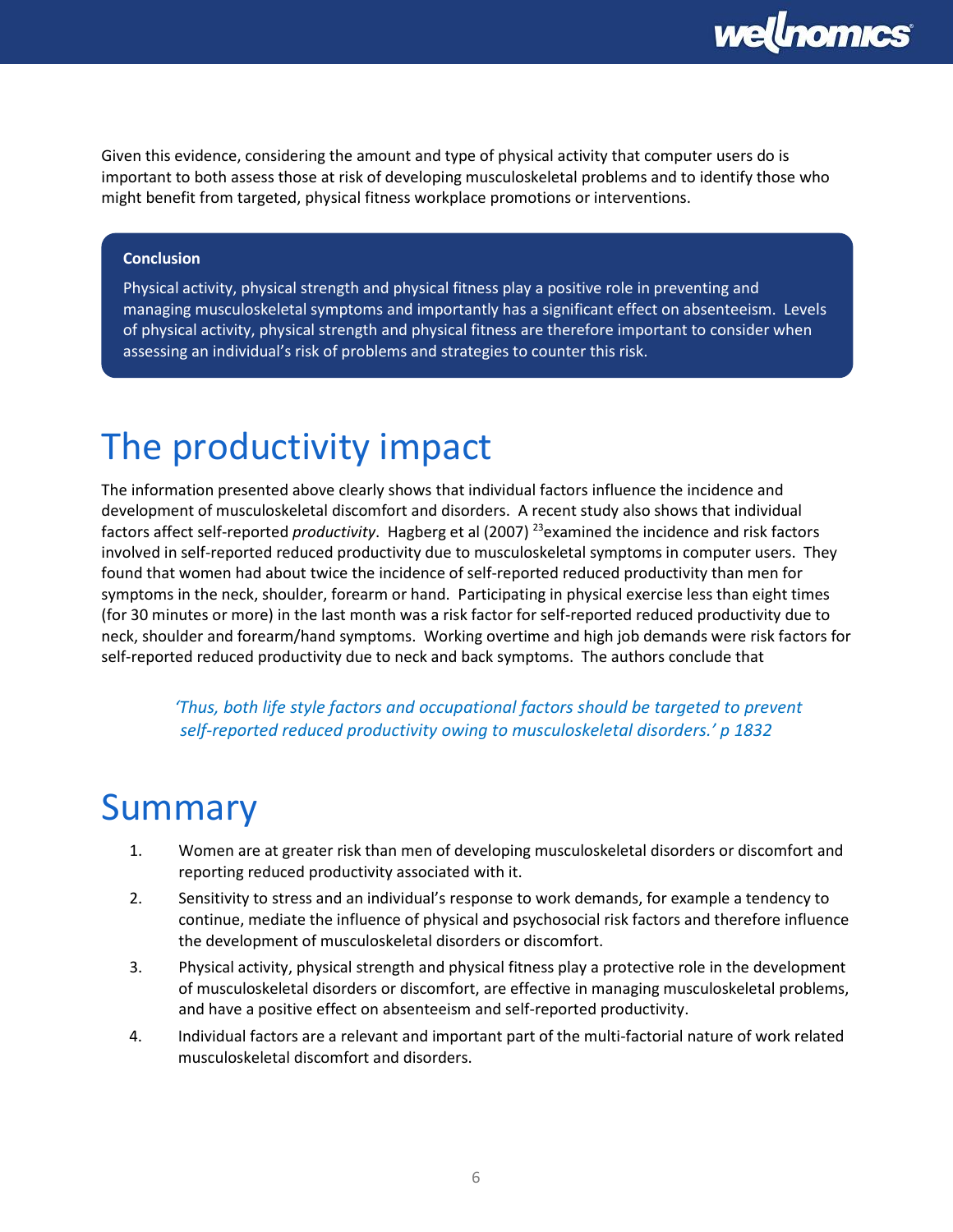

### <span id="page-6-0"></span>Implications for organisations

Individual factors including gender, sensitivity to stress, the tendency to continue and physical fitness need to be considered and addressed in order for organisations to prevent and manage musculoskeletal discomfort and disorders successfully. Benefits of doing this effectively include decreased absenteeism and improved productivity.

### <span id="page-6-1"></span>References

 $\overline{a}$ 

- <sup>3</sup> Karlqvist, L., Wigaeus Tornqvist, E., Hagberg, M., Hagman, M. Toomingas, A. (2002) Self-reported working conditions of VDU operators and associations with musculoskeletal symptoms: a cross-sectional study focussing on gender differences , *International Journal of Industrial Ergonomics 30, 4-5: 277-294*
- <sup>4</sup> Polanyi, M.F., Cole, D.C., Beaton, D.E., Chung, J., Wells, R., Abdolell, M., Beech-Hawley, L. Ferrier, S.E.. Mondloch, M.V., Shields, S., Smith, J.S., Shannon, H.S. (1997) Upper limb work-related musculoskeletal disorders among newspaper employees: crosssectional survey results American Journal of Industrial Medicine 32:620–628)
- <sup>5</sup> Kryger, A.I., Andersen, J.H., Lassen, C.F., Brandt, L.P.A., Vilstrup, I., Overgaard, E., Thomsen, J.F., Mikkelsen, S. (2003) Does computer use pose an occupational hazard for forearm pain; from the NUDATA study, *Occupational and Environmental Medicine,* 60: e14 [\(http://www.occenvmed.com/cgi/full/60/11/e14\)](http://www.occenvmed.com/cgi/full/60/11/e14)
- 6 Jensen C. (2003) Development of neck and hand-wrist symptoms in relation to duration of computer use at work *Scandinavian Journal of Work, Environment &Health* 29,3:197-205
- 7 Juul-Kristensen, B., Søgaard, K., Strøyer, J., Jensen, C. (2004) Computer users' risk factors for developing shoulder, elbow and back symptoms, *Scandinavian Journal of Work, Environment and Health,* 30,5: 390-398
- <sup>8</sup> Gerr, F., Marcus, M., Ensor, C., Kleinbaum, D., Cohen, S., Edwards, A., Gentry, E., Ortiz, D.J., Monteilh, C.(2002) A prospective study of computer users: I Study design and incidence of musculoskeletal symptoms and disorders, *American Journal of Industrial Medicine,* 41: 236-249
- <sup>9</sup> Lassen, C.F., Mikkelsen, S., Kryger, A.I., Andersen, J.H. (2005) Risk factors for persistent elbow, forearm, and hand pain among computer workers, *Scandinavian Journal of Work, Environment and Health,* 31,2: 122-131
- <sup>10</sup> Burton,A.K., Kendall, N.A.S., Pearce, B.G., Birrell, L.N., Bainbridge, L.C. (2008) Management of upper limb disorders and the biopsychosocial model, RR 596, HSE <http://www.hse.gov.uk/research/rrhtm/rr596.htm>
- <sup>11</sup> Douwes, M. (2008) Department of Occupational Health & Safety, TNO, The Netherlands, personal communication
- $12$  Devereux, J., Rydstedt, L., Kelly, V., Weston, P., Buckle, P. (2004) The role of work stress and psychological factors in the development of musculoskeletal disorders. *HSE Books,* Research Report 273
- <sup>13</sup> Bergqvist U, Wolgast E, Nilsson B, Voss M. (1995) The influence of VDT work on musculoskeletal disorders. *Ergonomics*;38, 4:754- 762.
- <sup>14</sup> Feuerstein M., Nicholas, R.A. (2006) Development of a short form of the Workstyle measure**,** *Occupational Medicine (Lond),* 56, 2:94-9. Epub 2005 Dec 15
- <sup>15</sup> Feuerstein M.,Nicholas, R.A.Huang, G.D.Haufler, A.J.,Pransky,G., Robertson, M. (2005) Workstyle: development of a measure of response to work in those with upper extremity pain**,** *Journal* of *Occupational Rehabilitation,*15,2: 87-104
- <sup>16</sup> van den Heuvel SG, van der Beek AJ, Blatter BM, Bongers PM (2007) Workstyle and overcommitment in relation to neck and upper limb symptoms, *International Journal of Behavioural Medicine*;14(1):12-20.
- <sup>17</sup> Linton, S.J. & van Tulder, M.W. (2001) Preventive interventions for back and neck pain problems: what is the evidence? *Spine,* 26, 7, 778-787

<sup>1</sup> Psychosocial factors are discussed further in the Wellnomics White paper: Psychosocial factors: What are they and why are they included in the Wellnomics Risk Assessment

<sup>2</sup> Bergqvist U, Wolgast E, Nilsson B, Voss M. (1995) Musculoskeletal disorders among visual display terminal workers; individual, ergonomic and work organizational factors. Ergonomics;38:763-776.